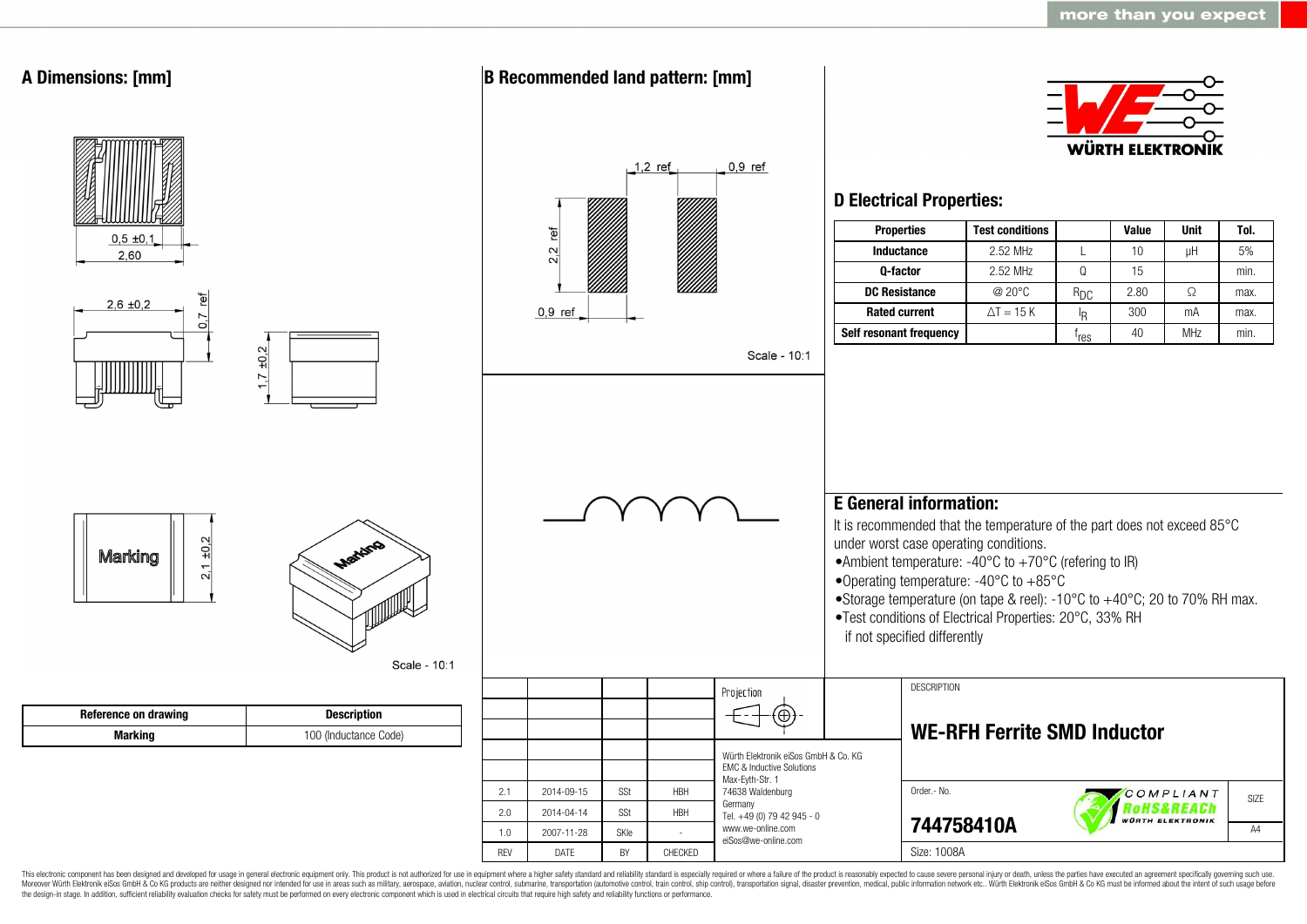

This electronic component has been designed and developed for usage in general electronic equipment only. This product is not authorized for use in equipment where a higher safety standard and reliability standard as espec Moreover Würth Elektronik eiSos GmbH & Co KG products are neither designed nor intended for use in areas such as military, aerospace, aviation, nuclear control, submarine, transportation (automotive control, ship control), the design-in stage. In addition, sufficient reliability evaluation checks for safety must be performed on every electronic component which is used in electrical circuits that require high safety and reliability functions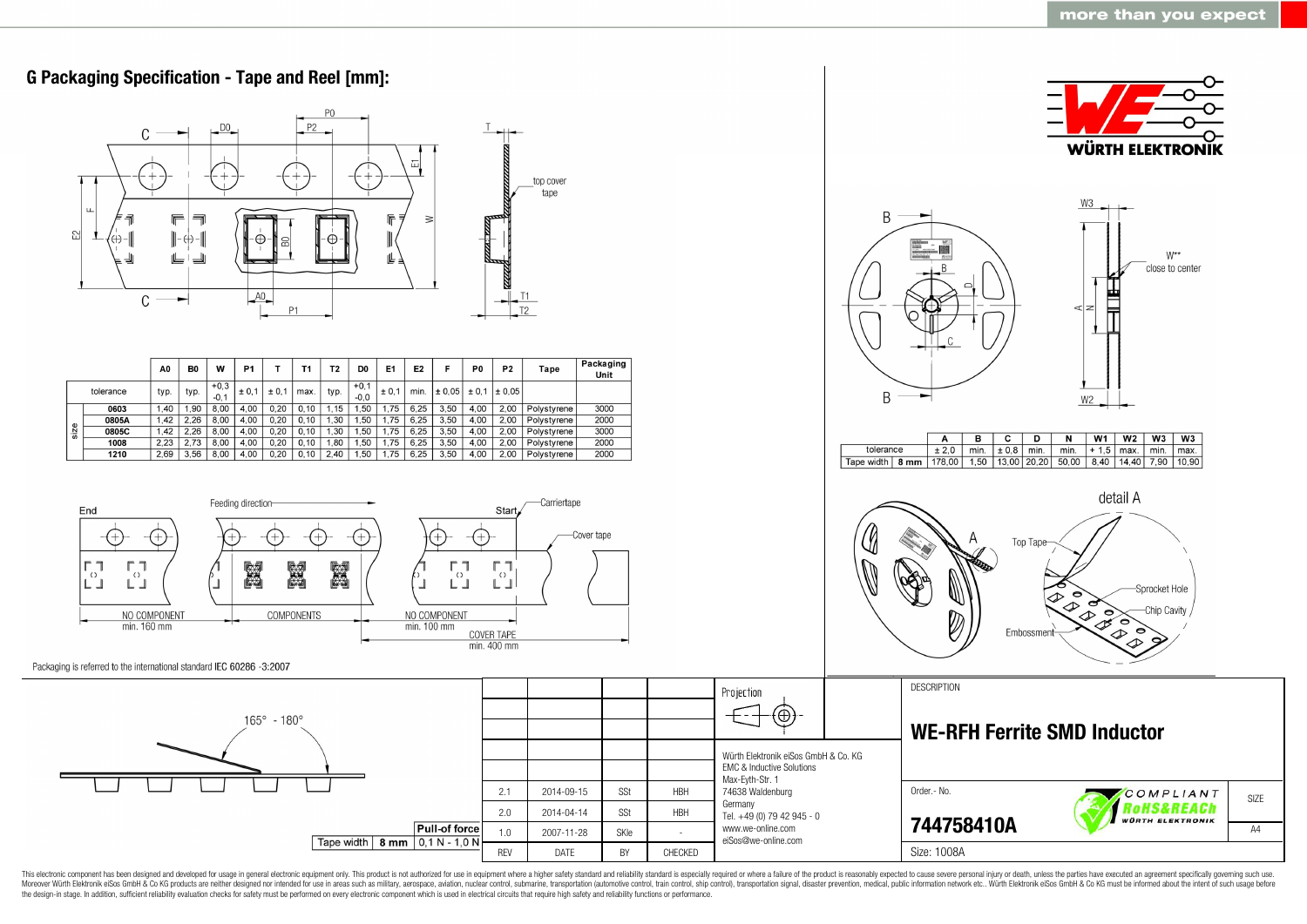# **H Soldering Specifications:**





# **H1: Classification Reflow Profile for SMT components: H2: Classification Reflow Profiles**

| <b>Profile Feature</b>                                                                                                                        | <b>Pb-Free Assembly</b>                             |
|-----------------------------------------------------------------------------------------------------------------------------------------------|-----------------------------------------------------|
| Preheat<br>- Temperature Min (T <sub>smin</sub> )<br>- Temperature Max (T <sub>Smax</sub> )<br>- Time $(t_s)$ from $(T_{smin}$ to $T_{smax})$ | $150^{\circ}$ C<br>$200\degree C$<br>60-120 seconds |
| Ramp-up rate $(T_1$ to $T_p$ )                                                                                                                | 3°C/ second max.                                    |
| Liquidous temperature $(T1)$<br>Time $(tl)$ maintained above T <sub>1</sub>                                                                   | $217^{\circ}$ C<br>60-150 seconds                   |
| Peak package body temperature $(Tp)$                                                                                                          | See Table H <sub>3</sub>                            |
| Time within 5°C of actual peak temperature $(t_n)$                                                                                            | 20-30 seconds                                       |
| Ramp-down rate ( $T_P$ to $T_I$ )                                                                                                             | $6^{\circ}$ C/ second max.                          |
| Time 25°C to peak temperature                                                                                                                 | 8 minutes max.                                      |

refer to IPC/JEDEC J-STD-020D

# **H3: Package Classification Reflow Temperature**

|                         | <b>Package Thickness</b> | Volume mm <sup>3</sup><br>$350$ | Volume mm <sup>3</sup><br>$350 - 2000$ | Volume mm <sup>3</sup><br>>2000 |
|-------------------------|--------------------------|---------------------------------|----------------------------------------|---------------------------------|
| <b>PB-Free Assembly</b> | $< 1.6$ mm               | $260^{\circ}$ C                 | $260^{\circ}$ C                        | $260^{\circ}$ C                 |
| <b>PB-Free Assembly</b> | $1.6 - 2.5$ mm           | $260^{\circ}$ C                 | $250^{\circ}$ C                        | $245^{\circ}$ C                 |
| <b>PB-Free Assembly</b> | $> 2.5$ mm               | $250^{\circ}$ C                 | $245^{\circ}$ C                        | $245^{\circ}$ C                 |

refer to IPC/JEDEC J-STD-020D

|            |            |      |            | Projection<br>$(\oplus)$                                                                                                                                                                      |  | <b>DESCRIPTION</b><br><b>WE-RFH Ferrite SMD Inductor</b> |                                       |      |
|------------|------------|------|------------|-----------------------------------------------------------------------------------------------------------------------------------------------------------------------------------------------|--|----------------------------------------------------------|---------------------------------------|------|
|            |            |      |            | Würth Elektronik eiSos GmbH & Co. KG<br>FMC & Inductive Solutions<br>Max-Eyth-Str. 1<br>74638 Waldenburg<br>Germany<br>Tel. +49 (0) 79 42 945 - 0<br>www.we-online.com<br>eiSos@we-online.com |  |                                                          |                                       |      |
| 2.1        | 2014-09-15 | SSt  | <b>HBH</b> |                                                                                                                                                                                               |  | Order - No.                                              | COMPLIANT                             | SIZE |
| 2.0        | 2014-04-14 | SSt  | <b>HBH</b> |                                                                                                                                                                                               |  |                                                          | RoHS&REACh<br><b>WÜRTH ELEKTRONIK</b> |      |
| 1.0        | 2007-11-28 | SKIe |            |                                                                                                                                                                                               |  | 744758410A                                               |                                       | A4   |
| <b>RFV</b> | DATE       | BY   | CHECKED    |                                                                                                                                                                                               |  | Size: 1008A                                              |                                       |      |

This electronic component has been designed and developed for usage in general electronic equipment only. This product is not authorized for use in equipment where a higher safety standard and reliability standard is espec Moreover Würth Elektronik eiSos GmbH & Co KG products are neither designed nor intended for use in areas such as military, aerospace, aviation, nuclear control, submarine, transportation (automotive control), stain control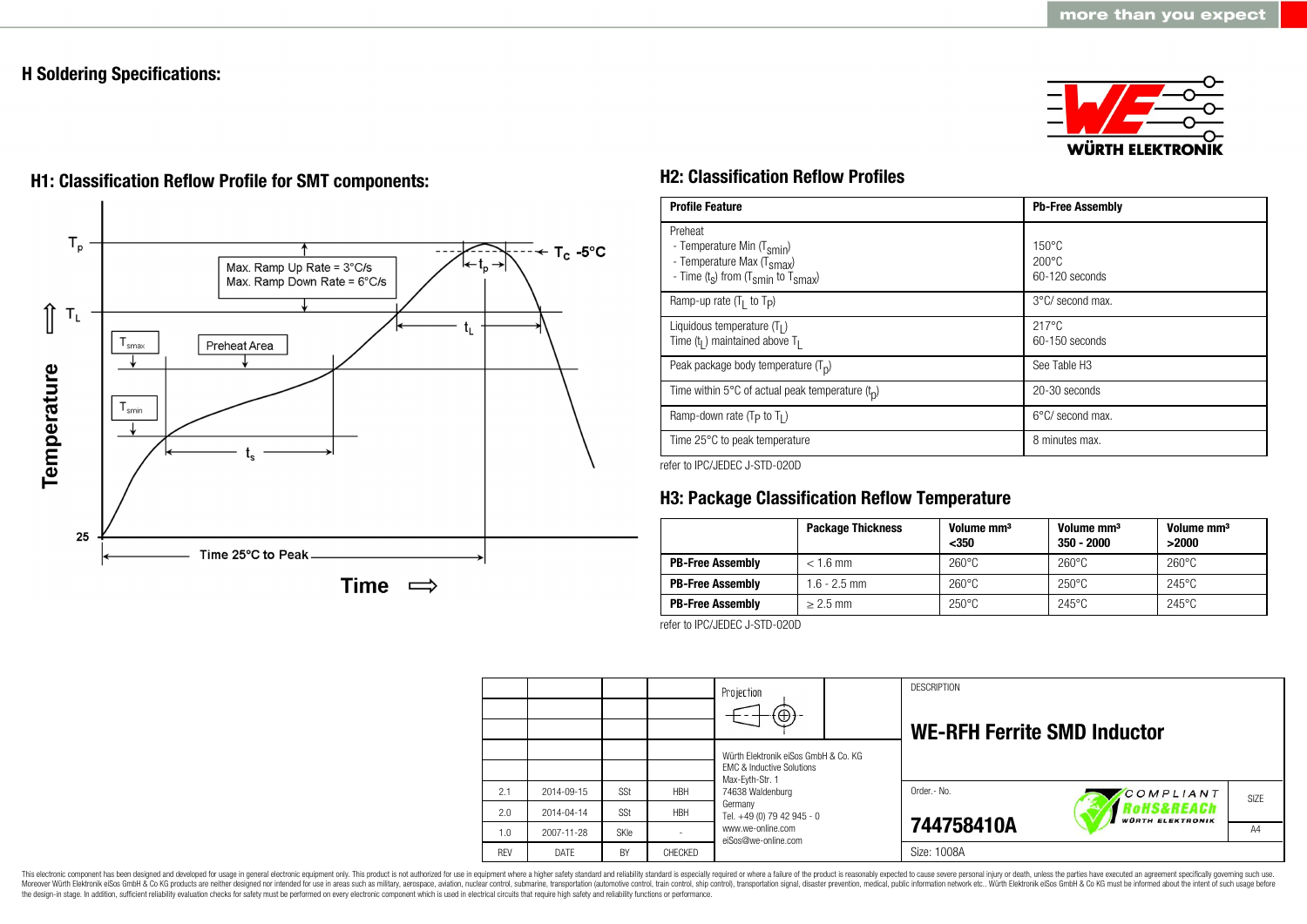# **I Cautions and Warnings:**

## **The following conditions apply to all goods within the product series of WE-RFH of Würth Elektronik eiSos GmbH & Co. KG:**

## **General:**

All recommendations according to the general technical specifications of the data sheet have to be complied with.

The usage and operation of the product within ambient conditions, which probably alloy or harm the wire isolation, has to be avoided.

If the product is potted in customer applications, the potting material might shrink during and after hardening. The product is exposed to the pressure of the potting material with the effect that the core, wire and termination is possibly damaged by this pressure and so the electrical as well as the mechanical characteristics are endangered to be affected. After the potting material is cured, the core, wire and termination of the product have to be checked if any reduced electrical or mechanical functions or destructions have occurred.

The responsibility for the applicability of customer specific products and use in a particular customer design is always within the authority of the customer. All technical specifications for standard products do also apply to customer specific products.

Cleaning agents that are used to clean the customer application might damage or change the characteristics of the component, body, pins or termination.

Direct mechanical impact to the product shall be prevented as the core material could flake or in the worst case it could break.

## **Product specific:**

Follow all instructions mentioned in the data sheet, especially:

- •The soldering profile has to be complied with according to the technical reflow soldering specification, otherwise this will void the warranty.
- •All products shall be used before the end of the period of 12 months based on the product date code, if not a 100% solderability can´t be ensured.
- •Violation of the technical product specifications such as exceeding the nominal rated current will void the warranty.

The general and product specific cautions comply with the state of the scientific and technical knowledge and are believed to be accurate and reliable; however, no responsibility is assumed for inaccuracies or incompleteness.



|            |            |             |            | Projection                                                                   |  | <b>DESCRIPTION</b>                 |                                                  |                   |
|------------|------------|-------------|------------|------------------------------------------------------------------------------|--|------------------------------------|--------------------------------------------------|-------------------|
|            |            |             |            | $\textcircled{\scriptsize\textcircled{\scriptsize\textcirc}}$                |  | <b>WE-RFH Ferrite SMD Inductor</b> |                                                  |                   |
|            |            |             |            | Würth Elektronik eiSos GmbH & Co. KG<br><b>EMC &amp; Inductive Solutions</b> |  |                                    |                                                  |                   |
| 2.1        | 2014-09-15 | SSt         | <b>HBH</b> | Max-Evth-Str. 1<br>74638 Waldenburg                                          |  | Order.- No.                        | COMPLIANT                                        | SI <sub>7</sub> F |
| 2.0        | 2014-04-14 | SSt         | <b>HBH</b> | Germany<br>Tel. +49 (0) 79 42 945 - 0                                        |  |                                    | <b>'oHS&amp;REACh</b><br><b>WÜRTH ELEKTRONIK</b> |                   |
| 1.0        | 2007-11-28 | <b>SKIe</b> |            | www.we-online.com<br>eiSos@we-online.com                                     |  | 744758410A                         |                                                  | A4                |
| <b>REV</b> | DATE       | BY          | CHECKED    |                                                                              |  | Size: 1008A                        |                                                  |                   |

This electronic component has been designed and developed for usage in general electronic equipment only. This product is not authorized for use in equipment where a higher safety standard and reliability standard is espec Moreover Würth Elektronik eiSos GmbH & Co KG products are neither designed nor intended for use in areas such as military, aerospace, aviation, nuclear control, submarine, transportation (automotive control), tain control) the design-in stage. In addition, sufficient reliability evaluation checks for safety must be performed on every electronic component which is used in electrical circuits that require high safety and reliability functions